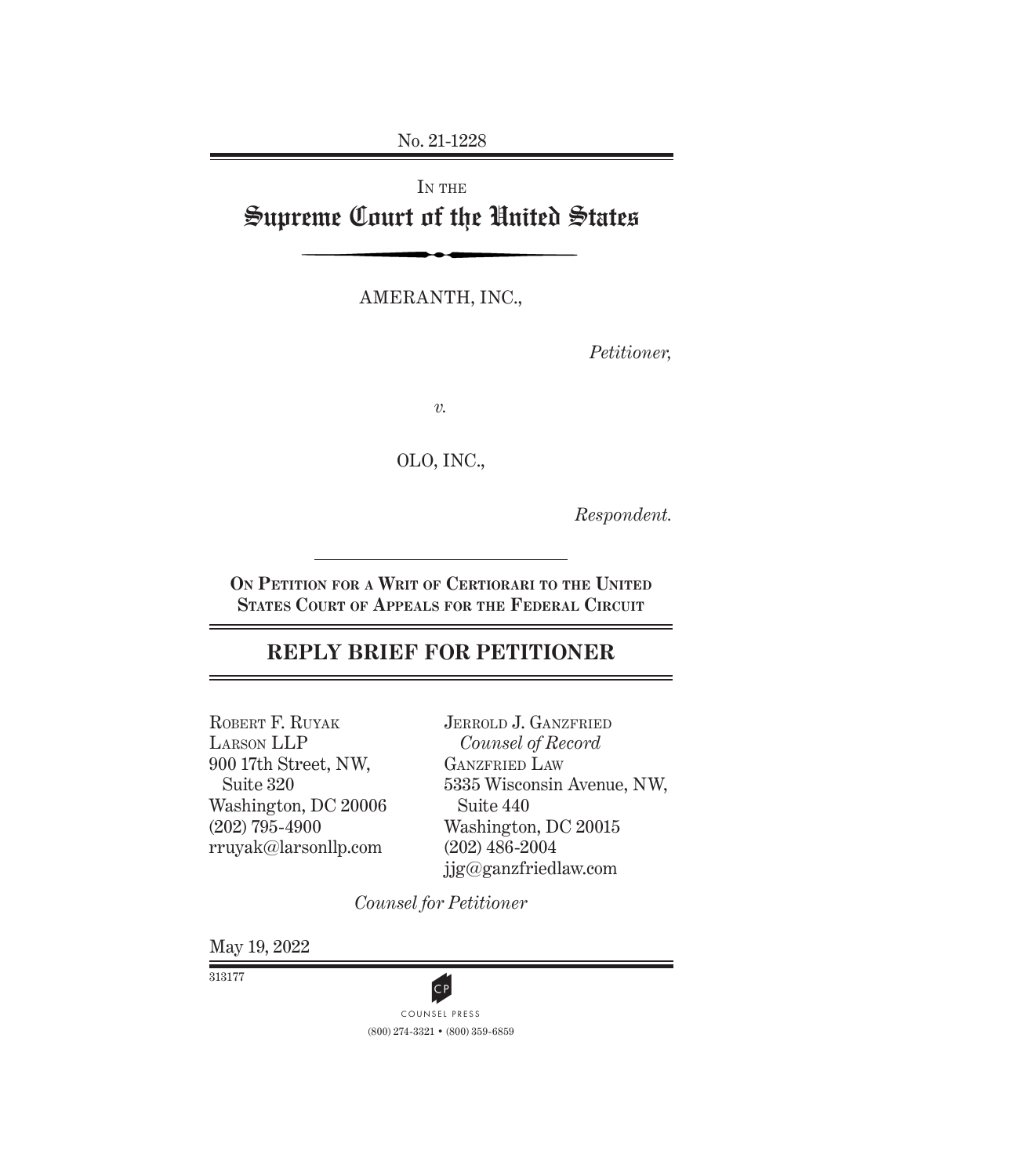### **TABLE OF CONTENTS**

|                                                                                                 | Page                                                                                         |  |
|-------------------------------------------------------------------------------------------------|----------------------------------------------------------------------------------------------|--|
|                                                                                                 | TABLE OF CONTENTS                                                                            |  |
|                                                                                                 | TABLE OF CITED AUTHORITIES  ii                                                               |  |
|                                                                                                 |                                                                                              |  |
| $\text{ARGUMENT} \dots \dots \dots \dots \dots \dots \dots \dots \dots \dots \dots \dots \dots$ |                                                                                              |  |
| $A_{-}$                                                                                         | The Questions Presented Were Raised and                                                      |  |
| R.                                                                                              | The Same Issues Form the Core of the Petition                                                |  |
| C.                                                                                              | Respondents' Counting of Votes by Individual<br>Judges in Other Cases Has No Bearing on this |  |
|                                                                                                 |                                                                                              |  |

*i*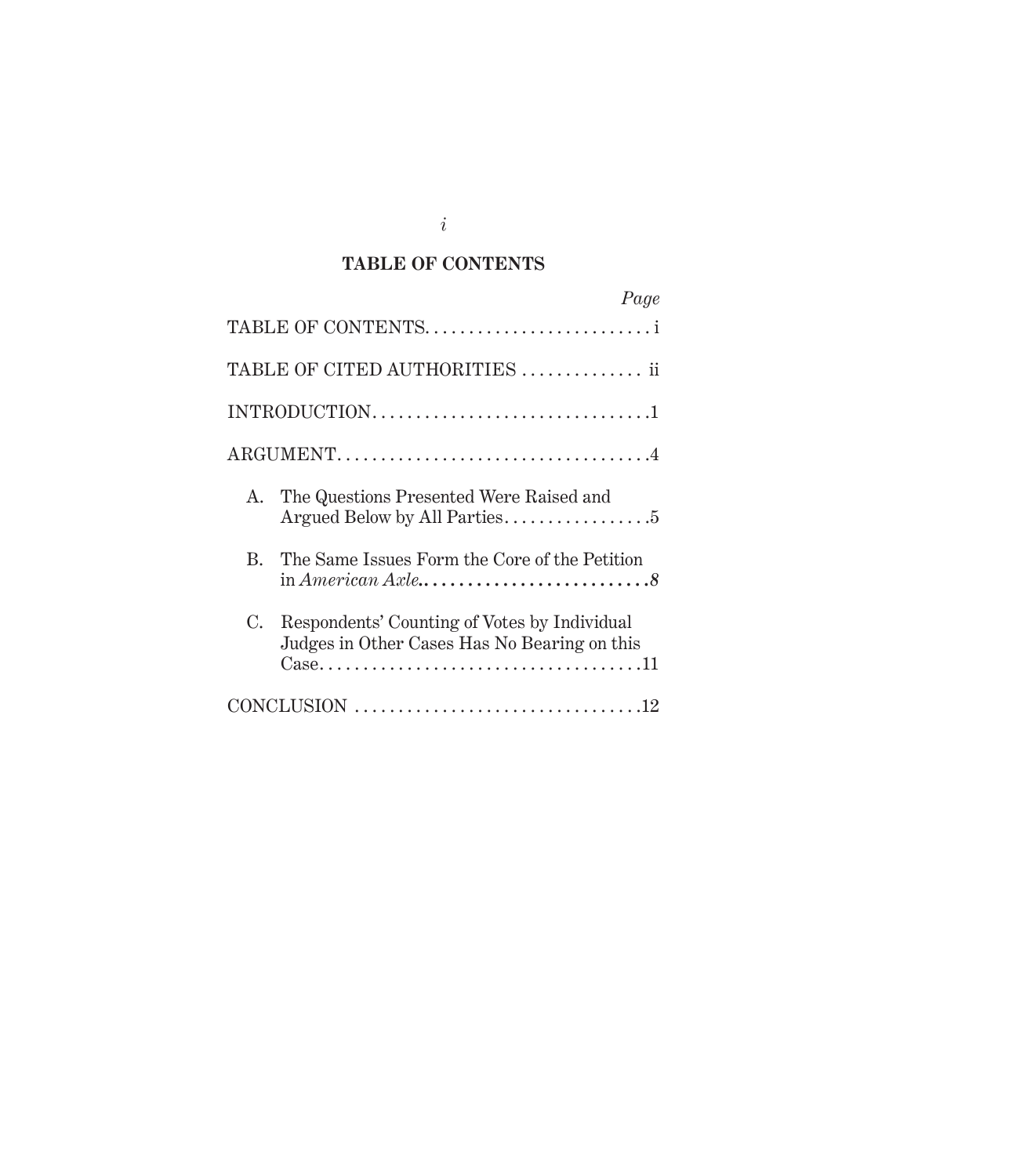# **TABLE OF CITED AUTHORITIES**

*Page*

## **CASES:**

| Alice Corp. Pty. v. CLS Bank Int'l,               |
|---------------------------------------------------|
|                                                   |
| American Axle & Mfg., Inc. v.                     |
| Neapco Holdings LLC,                              |
| 939 F.3d 1355 (Fed. Cir. 2019), reh'g granted,    |
| opinion withdrawn, 966 F.3d 1294                  |
| (Fed. Cir. 2020), opinion modified and            |
| superseded on reh'g, 967 F.3d 1285                |
|                                                   |
|                                                   |
| American Axle & Mfg., Inc. v.                     |
|                                                   |
| Neapco Holdings LLC,                              |
|                                                   |
|                                                   |
| Berkheimer v. HP Inc.,                            |
|                                                   |
|                                                   |
| Natera, Inc. v. ArcherDX, Inc.,                   |
| No. CV 20-125-LPS, 2020 WL 6043929                |
| (D. Del. Oct. 13, 2020), aff'd sub nom.           |
| <i>Ameranth, Inc. v. Olo Inc., No. 2021-1211,</i> |
|                                                   |
|                                                   |
| Pearson v. Callahan,                              |
|                                                   |
|                                                   |
| Sprietsma v. Mercury Marine,                      |
|                                                   |

*ii*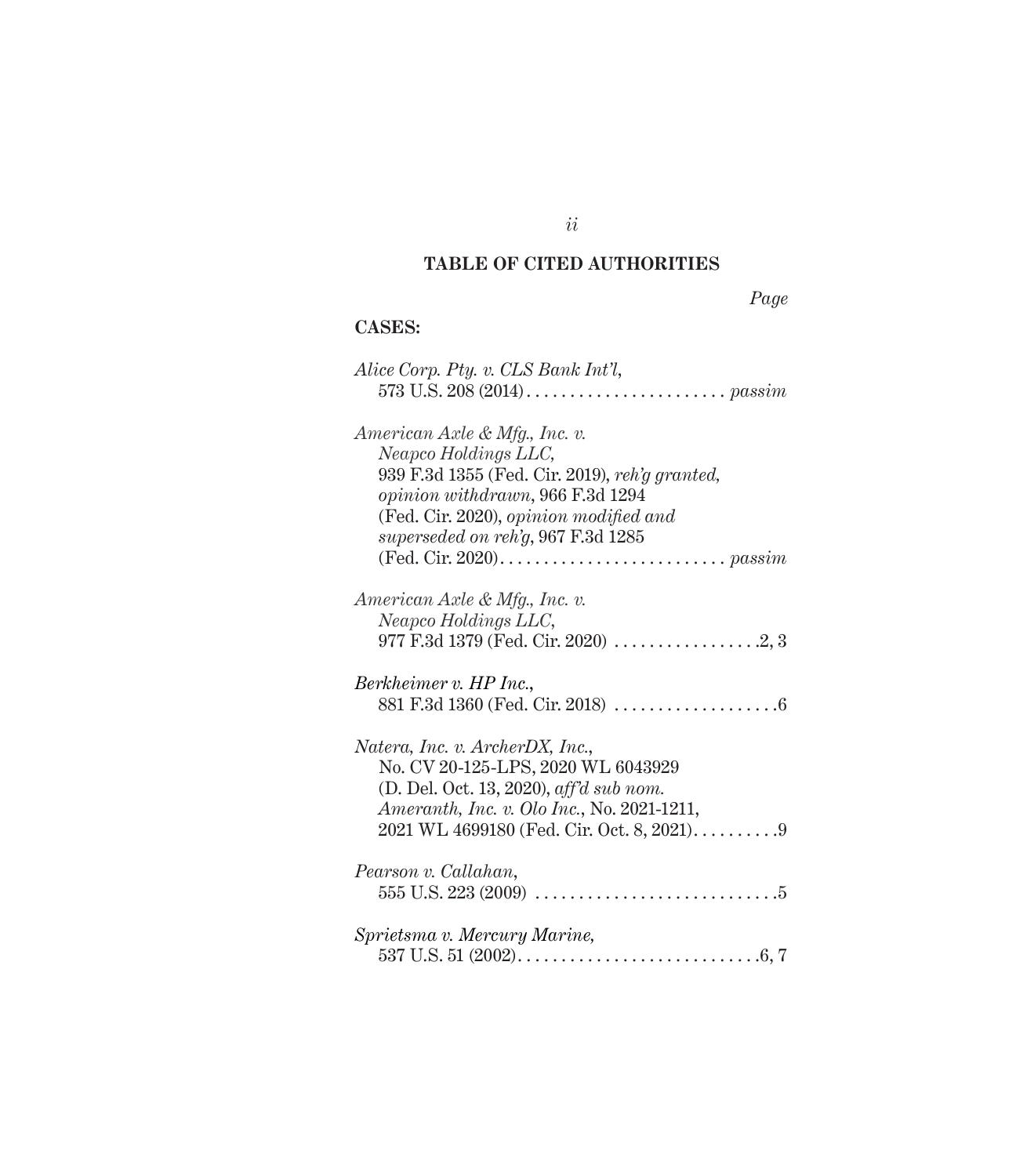### *Cited Authorities*

| Page                                                                                                              |  |
|-------------------------------------------------------------------------------------------------------------------|--|
| United States v. United Foods, Inc.,                                                                              |  |
| United States v. Williams,<br>504 U.S. 36 (1992). $\dots$ . $\dots$ . $\dots$ . $\dots$ . $\dots$ . $\dots$ . $5$ |  |
| Yee v. City of Escondido, Cal.,                                                                                   |  |

### **STATUTES AND OTHER AUTHORITIES:**

| $CAFC Rules of Practice \ldots \ldots \ldots \ldots \ldots \ldots \ldots 2$                           |
|-------------------------------------------------------------------------------------------------------|
| CISION PR Newswire 4                                                                                  |
|                                                                                                       |
| From Alice to Fintev, Judge O'Malley Dishes<br>on Patent Law, March 23, 2022, Law 360 $\dots \dots 2$ |

*iii*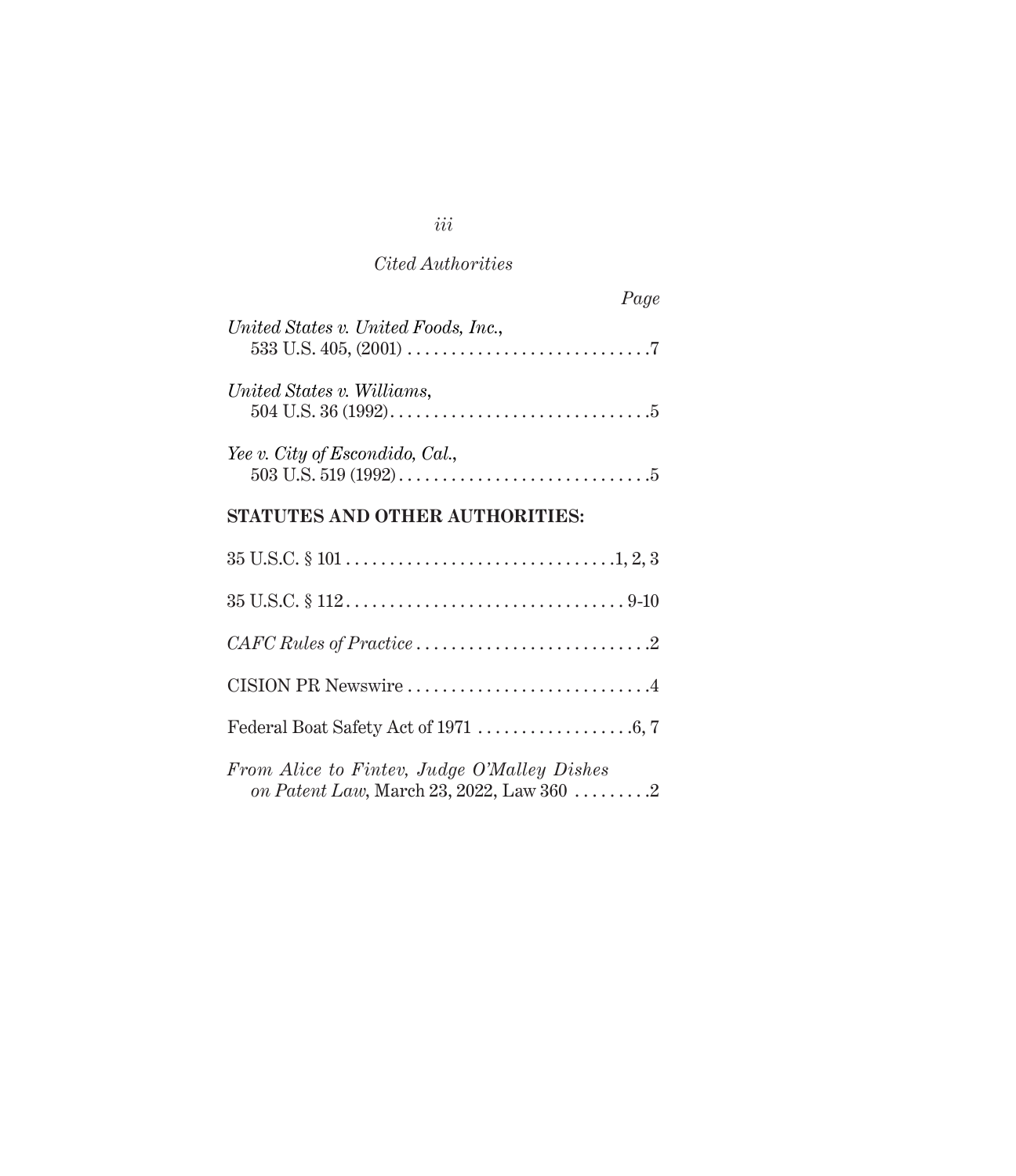#### **INTRODUCTION**

 After rejecting all prior pleas to clarify the *Alice* test, this Court should perceive why the situation is now materially different. The bridge to the technological future is crumbling under the Federal Circuit's chaotic deadlock. Quibbling over which vehicle will traverse the abyss forestalls the cure that only this Court can provide.

This is one of three cases currently pending that present precisely the same legal questions this Court has had under consideration for 1-1/2 years in *American Axle*, No. 20-891 (decided below by the same district judge as this case).1 With the presumably imminent filing of the Solicitor General's views in *American Axle*, the Court approaches the precipice of finally resolving the confusion, conflicting results, and lack of predictable justice in this critical area of constitutionally protected property rights. Under the principle of uniform application of the law, the same test of patent eligibility should govern all the pending cases.

As the petition explained, the entire relevant universe recognizes the urgent need for this Court's review of the foundational issues of §101 patent eligibility presented in this case. With each passing day, the urgency intensifies. The Federal Circuit judges are unanimous in pleading for illumination from this Court on how to implement the *Alice* test: "As the nation's lone patent court, we are

<sup>1.</sup> After Ameranth filed this petition (No. 21-1228), the same §101 questions were raised in two other petitions that are still pending: *Interactive Wearables, LLC v. Polar Electro Oy*, No. 21-1281, and *Spireon, Inc. v. Procon Analytics, LLC*, No. 21-1370 (expressly referencing *Ameranth*).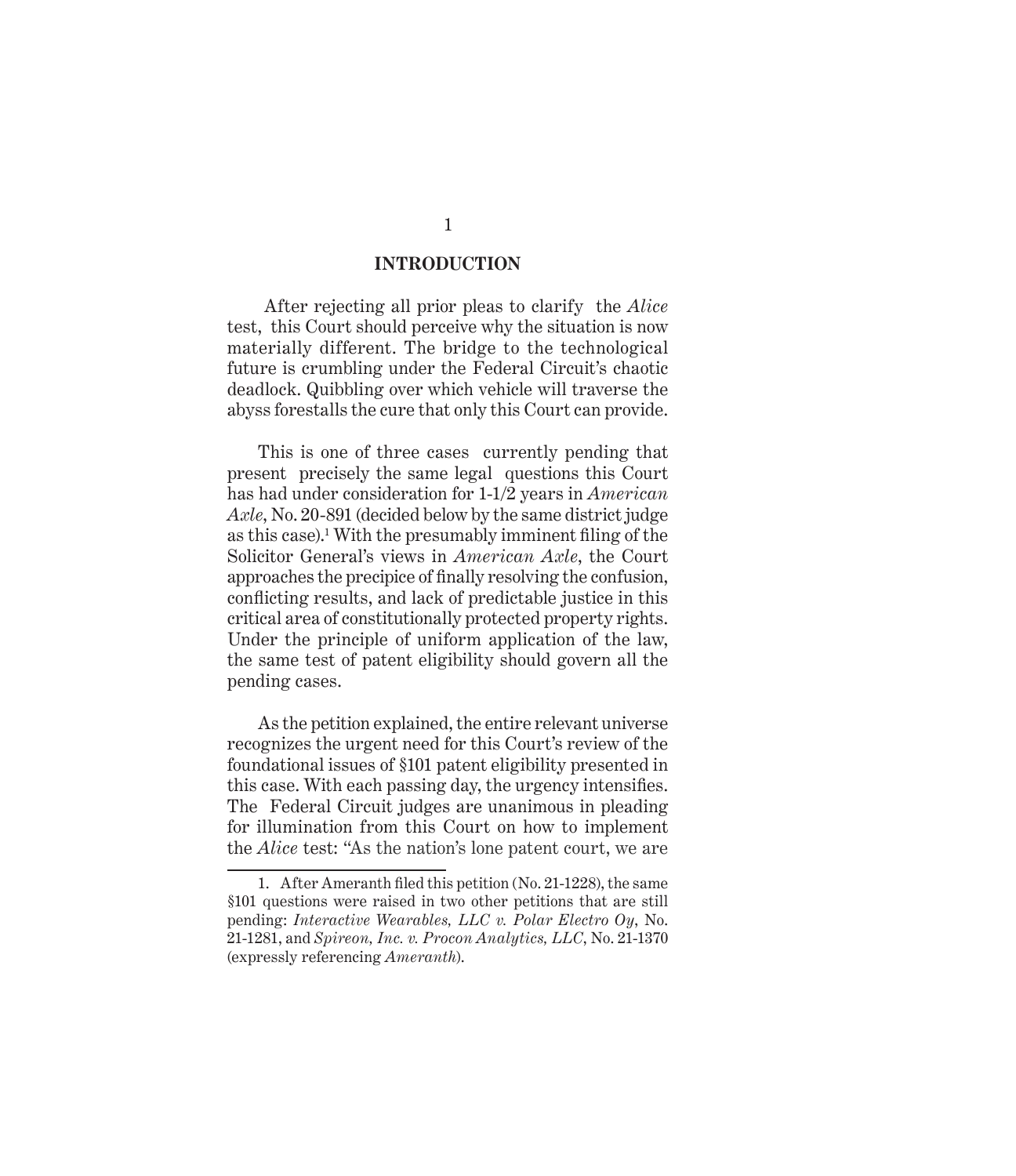at a loss as to how to uniformly apply § 101… There is very little about which all twelve of us are unanimous, especially when it comes to § 101. *We are unanimous in our unprecedented plea for guidance*." *American Axle & Mfg., Inc. v. Neapco Holdings LLC*, 977 F.3d 1379, 1382 (Fed. Cir. 2020) (Moore, J., concurring in denial of motion to stay mandate) (emphasis added). Even more recently, former Judge O'Malley (who participated in the en banc proceedings in *American Axle*), commented on the impasse: "Have you ever seen all 12 active judges on a single circuit court beg the Supreme Court for guidance, and the Supreme Court says no?" *From Alice to Fintev, Judge O'Malley Dishes on Patent Law*, March 23, 2022, Law 360. Ignoring these pleas for this Court's insights should not be an option.

Respondent's opposition brief is oblivious to this reality. So long as the existing doctrinal paralysis in the lower courts produced a result favorable to it, respondent is content to prolong the chaotic status quo. Its brief offers no meaningful response to the overwhelming calls for this Court to address the post-*Alice* bedlam. Respondent instead offers an amalgam of brief-in-opposition platitudes that have no application to this case. The "waiver" argument respondent conjures up is flatly contrary to the record. Its other points range from the bizarre (taking a headcount of individual judges based on their votes on rehearing en banc in *American Axle*) to the risible (that certiorari should be denied because petitioner did not seek en banc review from the court that split 6-6 in *American Axle*). *See CAFC Rules of Practice* at 164 (Practice Notes for Rule 35).

1. There was no waiver. The questions presented in this petition were clearly and unequivocally contested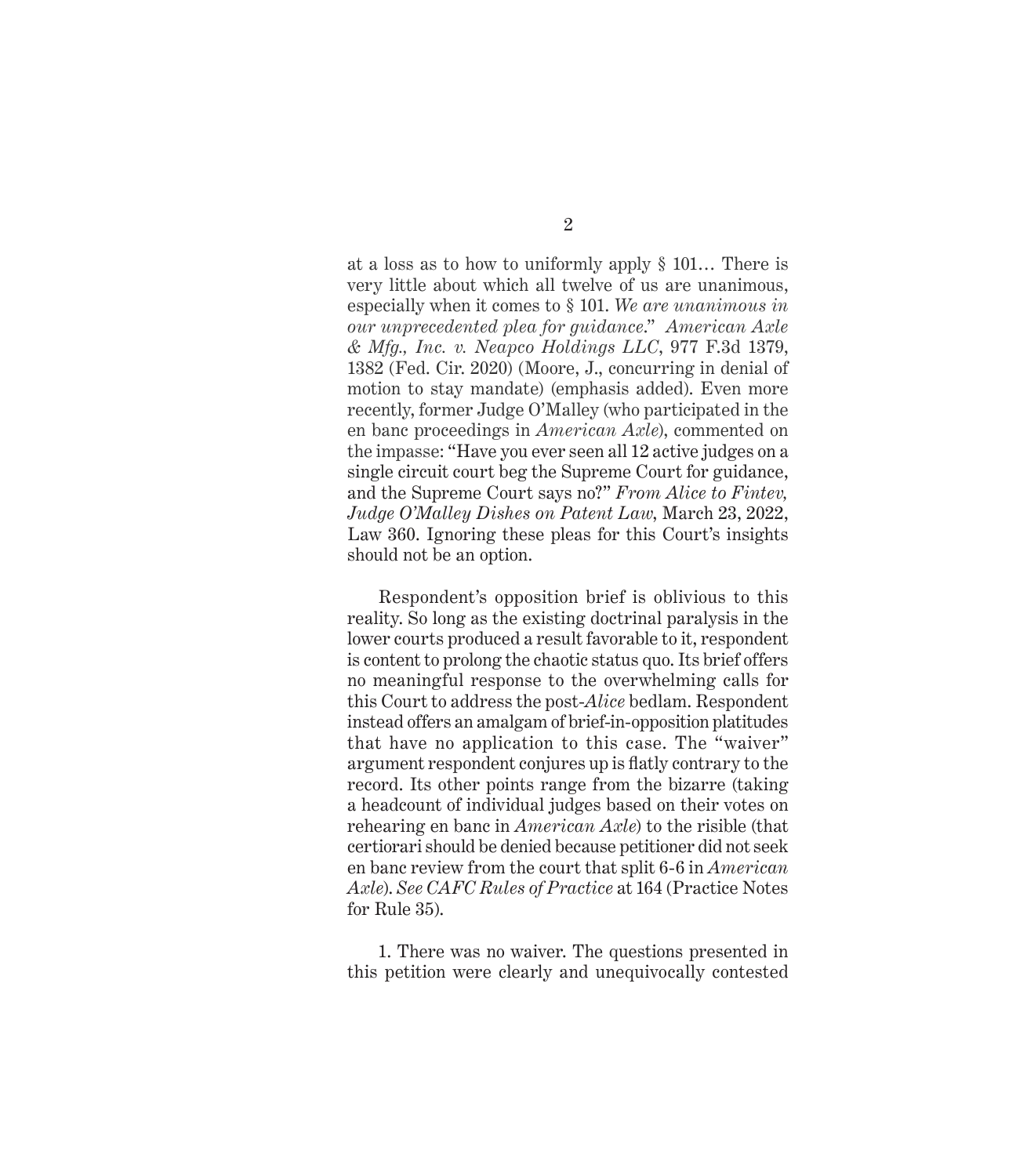below by both parties. To that very point, the petition extensively recited the arguments Ameranth briefed and argued in the Federal Circuit. Respondent's invocation of "waiver" has no support in the record or this Court's decisions.

2. Respondent's suggestion that this case does not suffer from the same problems raised by *American Axle* is illusory. The superficial distinctions respondent offers are of no moment. Whether the distorted application by the lower courts of the *Alice/Mayo* standard is attributed to "laws of nature" or "abstract ideas" or even "natural phenomenon" is inconsequential to the key issues: What is the appropriate standard for determining whether a patent claim is "directed to" *any* patent-ineligible concept? *and* Is patent eligibility a question of law or fact for jury consideration? These issues stem from the same core misapplications of §101 that have "swallowed up" entire areas of recognized technological innovations deemed patentable for decades — retroactively killing as "ineligible" long-issued and often-reaffirmed patents. That is what happened in this case and many others.

The dispositive question of whether to grant this petition and/or hold it for decision with (or in light of) *American Axle* is simply a "yes" or "no" as to whether §101 law truly needs this Court's clarification. This question has been answered by the Federal Circuit, **12-0.** The answer is yes. *See American. Axle*, 977 F.3d at 1382 (Moore, J., concurring).

The petition explained why this Court would benefit from having the broadest range of possibilities available when it decides how best to resolve the core §101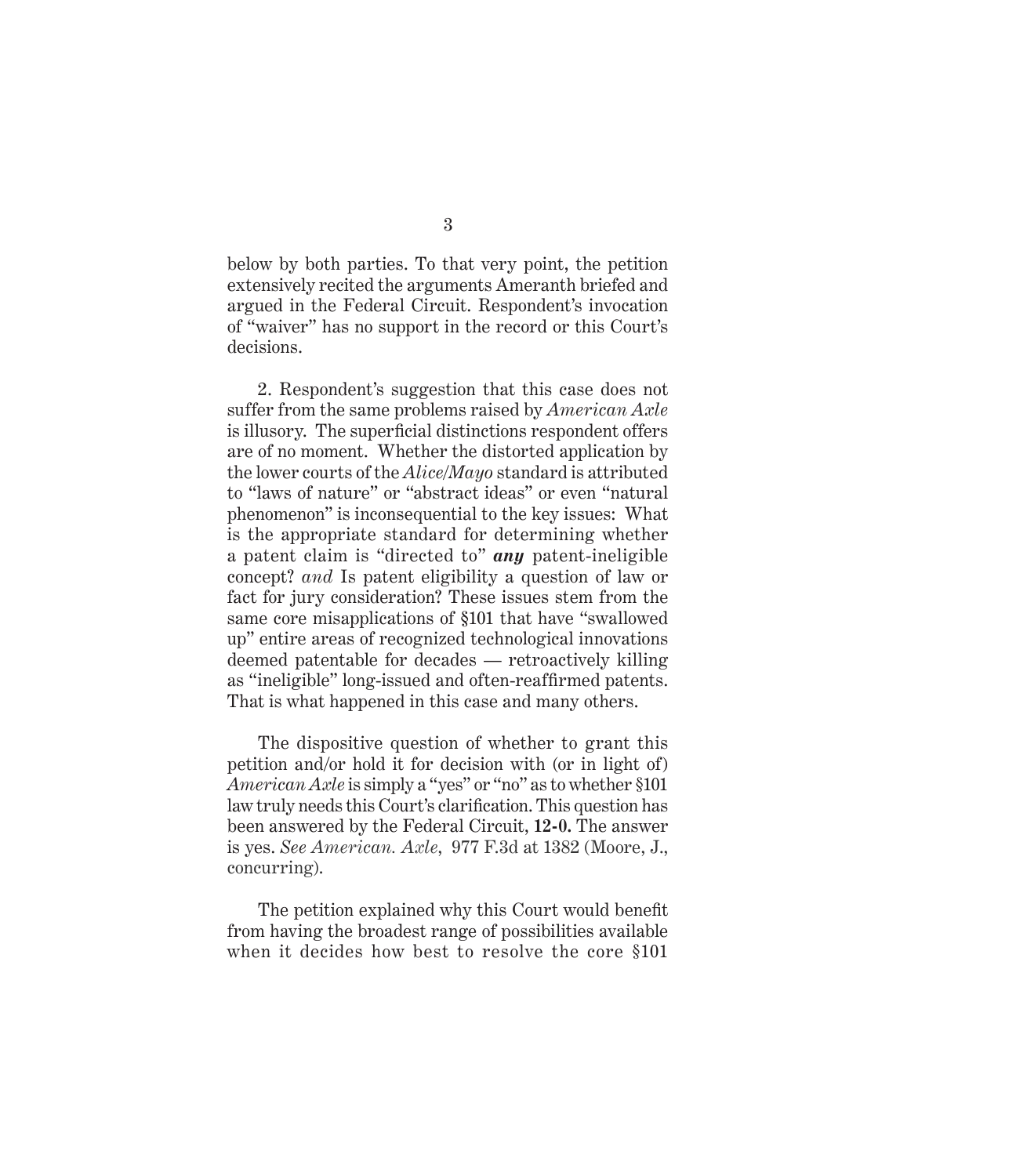issues plaguing the lower courts. Vital innovations like Ameranth's, which were declared to be industry-changing by those who would know,<sup>2</sup> have been incorrectly cast aside as "abstract" when they are not.

Because this case addresses and supplements the same issues decided by the same district judge as *American Axle,* it fits precisely within the scope of this Court's assessment of No. 20-891 and should be either granted now, considered at the same time, or held pending the disposition of *American Axle*.

#### **ARGUMENT**

By confining its inaccurate narrative to post-*Alice*  litigation attacks on Ameranth patents, respondent tells an incomplete story. Ameranth's award-winning scientific advances and their widespread adoption over time provide an accurate context. Eight different patents were issued by the PTO; several still entirely valid, and several claims of the '077 patent have survived multiple challenges from CBM petitions reaffirming their eligibility and validity. Prior to the first adverse finding of ineligibility in the *Domino's* case, by the same misapplications of the *Alice* standard at issue here, Ameranth's patents had at least forty-five distinct licensees. USPTO, CBM2014-

4

<sup>2.</sup> Experts recognized Ameranth's achievements. In nominating Ameranth for one of many honors, Bill Gates said: "**Ameranth is one of the leading pioneers of the information technology age for the betterment of mankind.**" CISION PR Newswire, https://www.prnewswire.com/news-releases/ameranthsigns-a-new-patent-license-with-taco-bell-corp-for-ameranthspatented-21st-century-communications-webwireless-datasynchronization-inventions-253418871.html.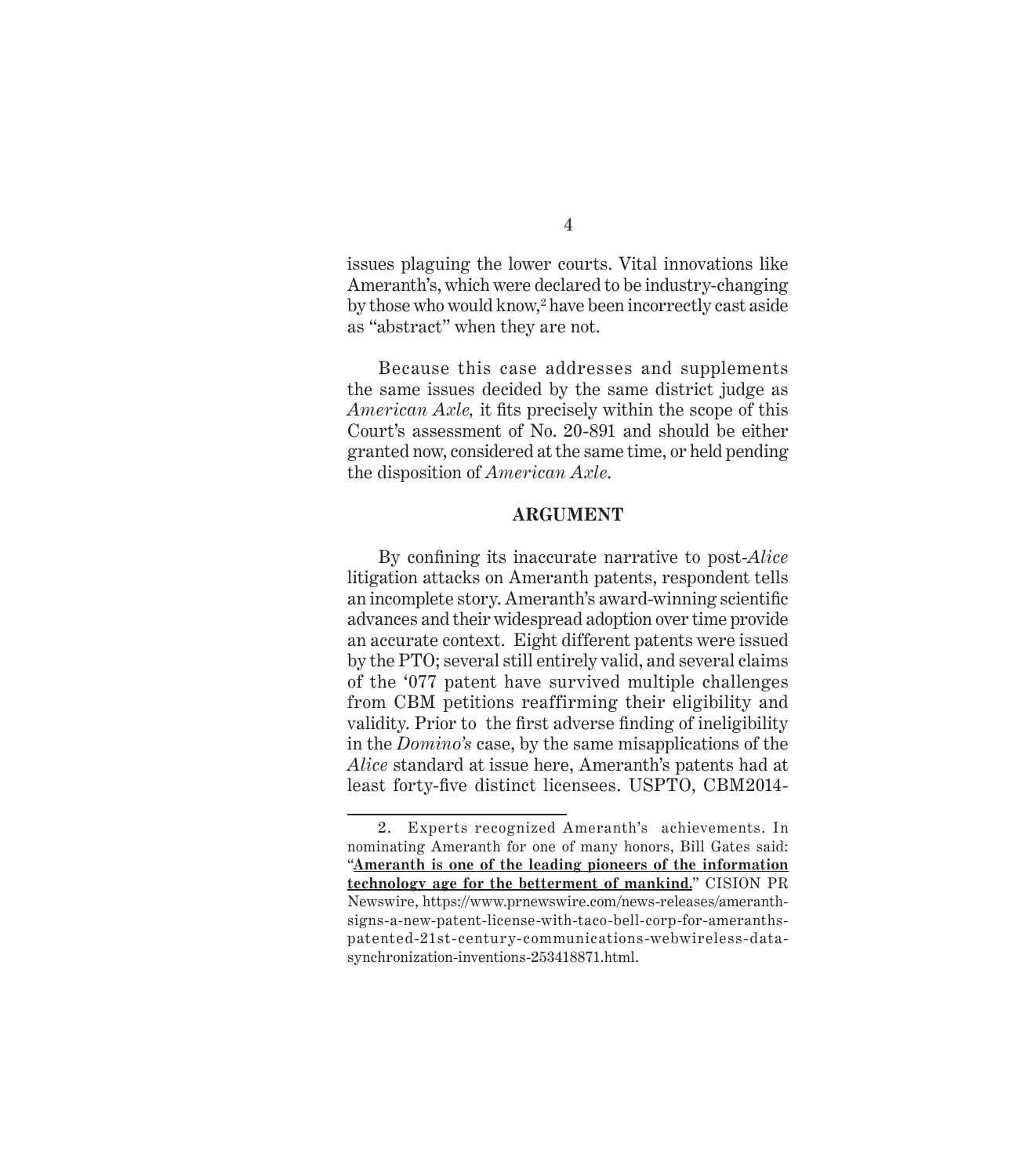00014 (Mar. 26, 2014): CBM2015-00081 (Aug. 20, 2015); CBM2015-00080 (Aug. 26, 2016) at 40; CBM2017 -00053 (Dec. 4, 2017).

#### **A. The Questions Presented Were Raised and Argued Below by All Parties**

Respondent's suggestion of a "waiver" is specious. Unlike the cases on which respondent relies, petitioner asks this Court to consider the same issues and arguments arising from and relating to *Alice* and its progeny that it asked the lower courts to consider and decide.

As the petition explains, with extensive recitation of proceedings in the lower courts, petitioner joins the chorus of inventors, scholars, judges, and countless concerned others who together seek judicial clarification of what *Alice*'s two-step test means and how it should be implemented. Here, petitioner asks to clarify *Alice* in two distinct and important ways in its Questions Presented.

1. Petitioner argued consistently, both at the trial and appellate levels, for an application of *Alice* in favor of finding the '651 Patent claims at issue patent-eligible. The petition's questions presented properly embrace issues and arguments raised below. *See Yee v. City of Escondido, Cal.*, 503 U.S. 519 (1992) ("A litigant seeking review in this Court of a claim properly raised in the lower courts thus generally possesses the ability to frame the question to be decided in any way he chooses, without being limited to [how] the question was framed below"); *United States v. Williams*, 504 U.S. 36, 41 (1992) (grant of certiorari only precluded as waived when "the question presented was not pressed or passed upon below") (quotations omitted). *See generally Pearson v. Callahan*, 555 U.S. 223, 233 (2009)*.*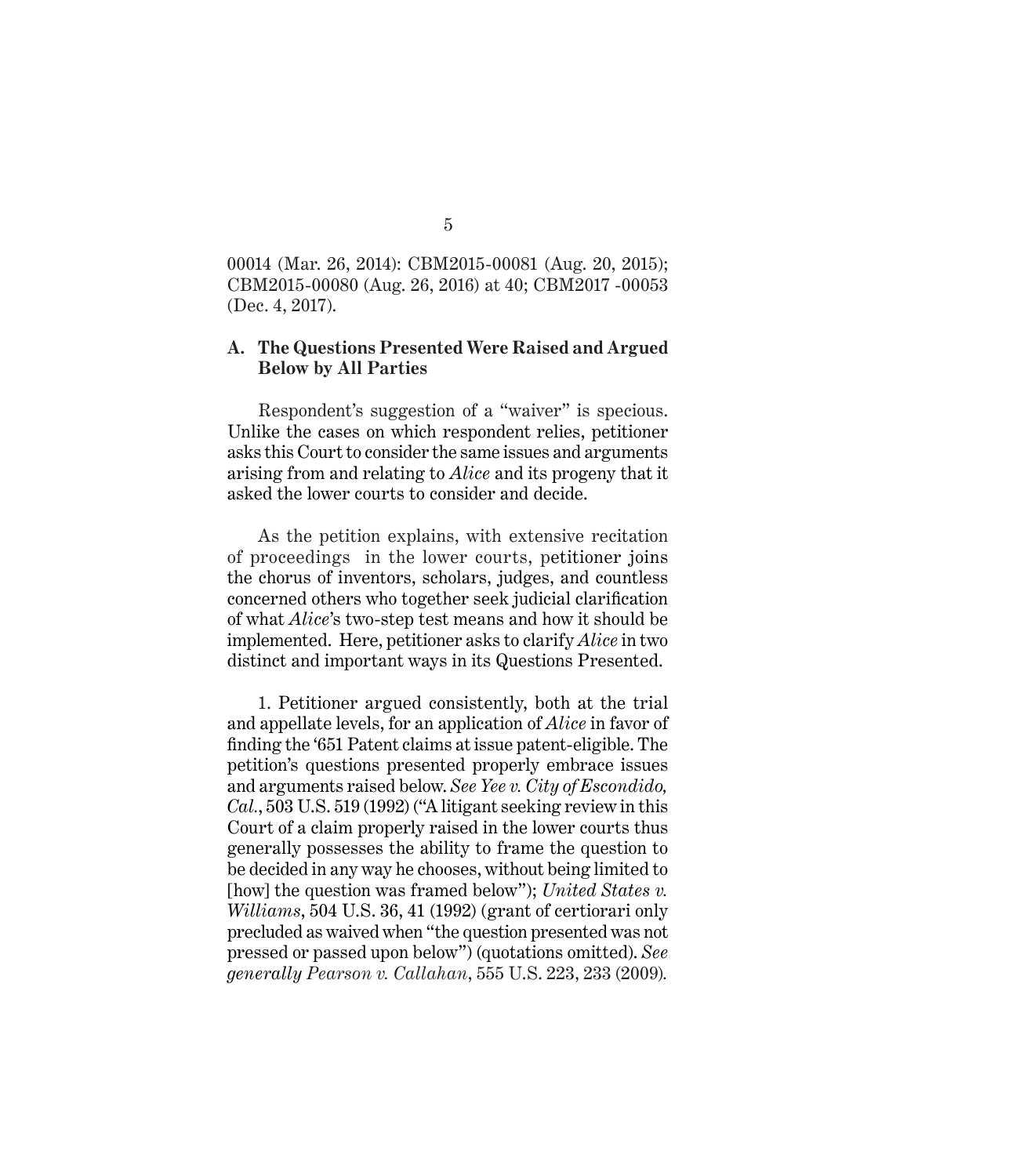In the district court, petitioner argued, *inter alia*, (1) that the '651 Patent was not directed to an abstract idea or patent-ineligible concept under *Alice*, and (2) that whether the '651 Patent was an inventive concept or merely "'involve[d] performance of well-understood, routine, [and] conventional activities previously known to the industry'" was a question of fact that precluded the granting of a motion to dismiss. Civil Action No. 20-518-LPS (D. Del.), Dkt. No. 12 at 14-20 (quoting *Berkheimer v. HP Inc.*, 881 F.3d 1360, 1367 (Fed. Cir. 2018) (quotations omitted)). The only rational reading of the district court opinion is that the judge ruled on the questions now presented to this Court.

In the Federal Circuit, petitioner pressed the same arguments in seeking reversal. Case No. 2021-1211 (Fed. Cir.), Dkt. No. 23 at 34-46, 48-53. Respondent also addressed these issues and arguments in the Federal Circuit. Its brief in opposition reiterates the same points it argued below. The record provides no support for respondent's suggestion of a "waiver."

Neither do the two cases respondent cites. In *Sprietsma v. Mercury Marine,* 537 U.S. 51,54-55 (2002), petitioner brought common-law tort claims after a fatal boating accident. In state court, petitioner claimed that the marine motor respondent manufactured was an "unreasonably dangerous product because, among other things, [it] was not protected by a propeller guard." *Id*. at 55. Respondent contended that two sources of federal law preempted petitioner's claims: (1) the Federal Boat Safety Act of 1971 ("FBSA"), and (2) the Coast Guard's 1990 decision not to issue FSBA regulations requiring propeller guards. *Id*. at 55-56. In its merits brief to this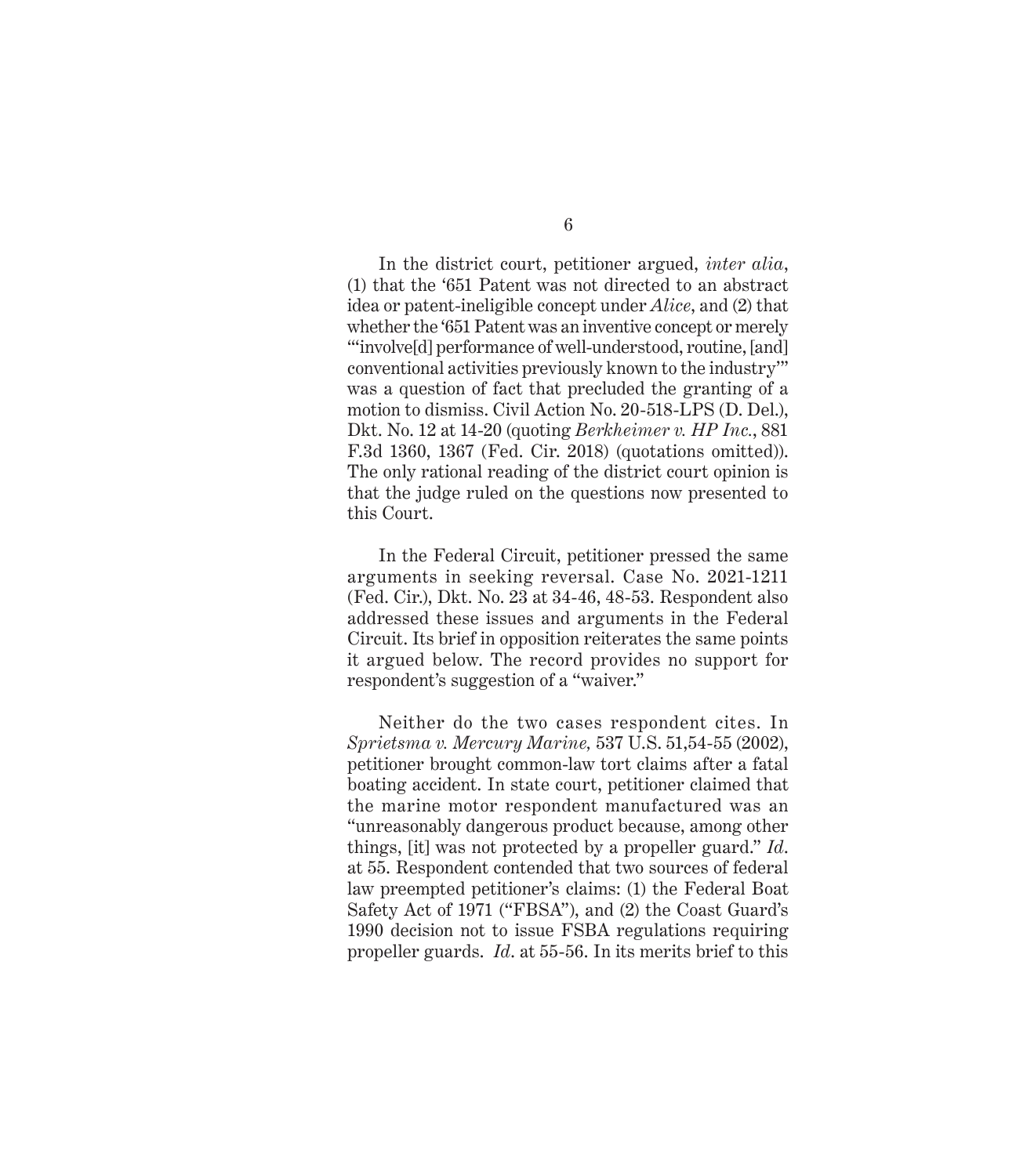Court, respondent relied for the first time on another source of federal law—that the case should be governed by federal common law created under federal maritime jurisdiction. This Court rejected this newly identified non-statutory, non-regulatory *third basis* as waived. *Id*.

In *United States v. United Foods, Inc.*, 533 U.S. 405, 408-409 (2001), respondent refused to pay mandatory statutory assessments used by the Secretary of Agriculture to fund promotional mushroom advertising. On appeal, respondent successfully argued that the assessments violated the First Amendment by compelling private speech.

The government, as petitioner, argued for the first time in its merits brief in this Court that the assessmentfunded advertising constituted *government* speech immune from the scrutiny that would otherwise apply. *United Foods*, 533 U.S. at 416-417. The Court refused to consider this novel immunity argument the government had not raised before merits briefing. *Id.* at 416–17.

*Sprietsma* and *United Foods* are inapplicable. Neither case discussed, much less decided, the present circumstances. In neither case had the parties ever contested the new issues raised in their merits briefs. Just as it consistently argued in the lower courts, Ameranth asks that its patent claims be assessed correctly under §101. Petitioner urged the district court and the Federal Circuit to hold that the asserted claims of the '651 Patent satisfy the *Alice* standard. In this Court, petitioner asks for clarifying instructions explaining what the *Alice*  two-step test means, how it should be implemented, and why the correct application of that test should uphold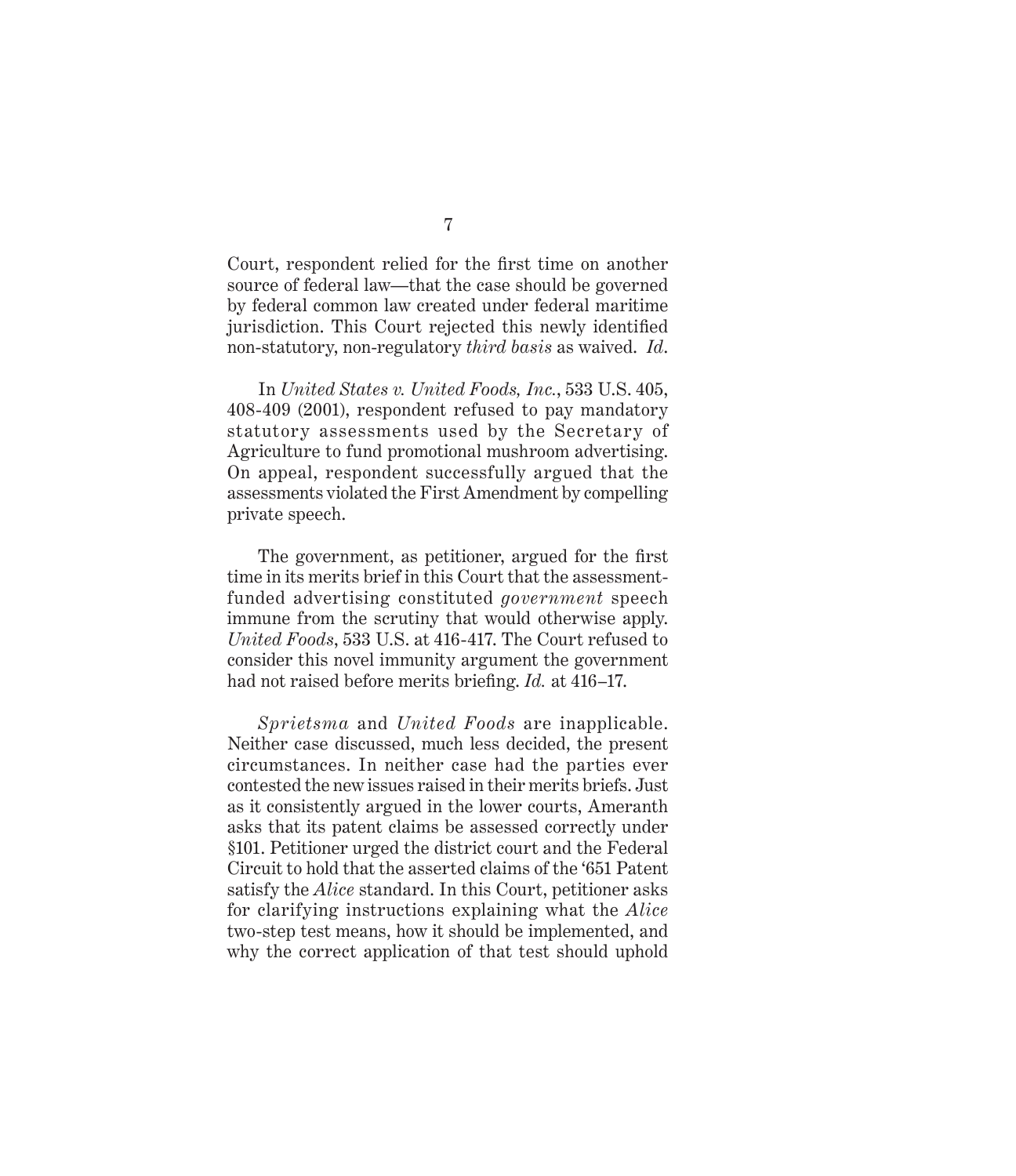the '651 Patent claims. The courts below resolved those issues. When the opposition brief turns to address the substantive legal points raised in the petition, it repeats the same arguments respondent presented below. BIO at 21-25. Even respondent's truncated, self-serving version of the questions presented (BIO at *i*) would bring before this Court the same issues and arguments outlined in the petition and litigated below.

 Contrary to respondent's vague suggestion, petitioner did not and does not argue that *Alice* should be overturned. Instead, petitioner joins the chorus of inventors, scholars, judges, and countless concerned others who together ask this Court to explain *Alice's* two-step test in ways that will help the Federal Circuit understand and implement it. These points, which were central to the entire litigation in the district court and the Federal Circuit, were not waived.

#### **B. The Same Issues Form the Core of the Petition in**  *American Axle.*

There is no merit to Olo's contention that "Petitioner does not identify any issue warranting certiorari review that arises specifically from this case." BIO at 1. Ameranth's petition precisely details the issues arising from its case against Olo that it asks this Court to address. By simply repeating the same arguments it made in the courts below, respondent not only undercuts its specious "waiver" point but also highlights the specific aspects of this case that warrant review. Olo's positions, accepted by the lower courts based on a misperception of the *Alice* standard, are exactly why the Court should grant this petition.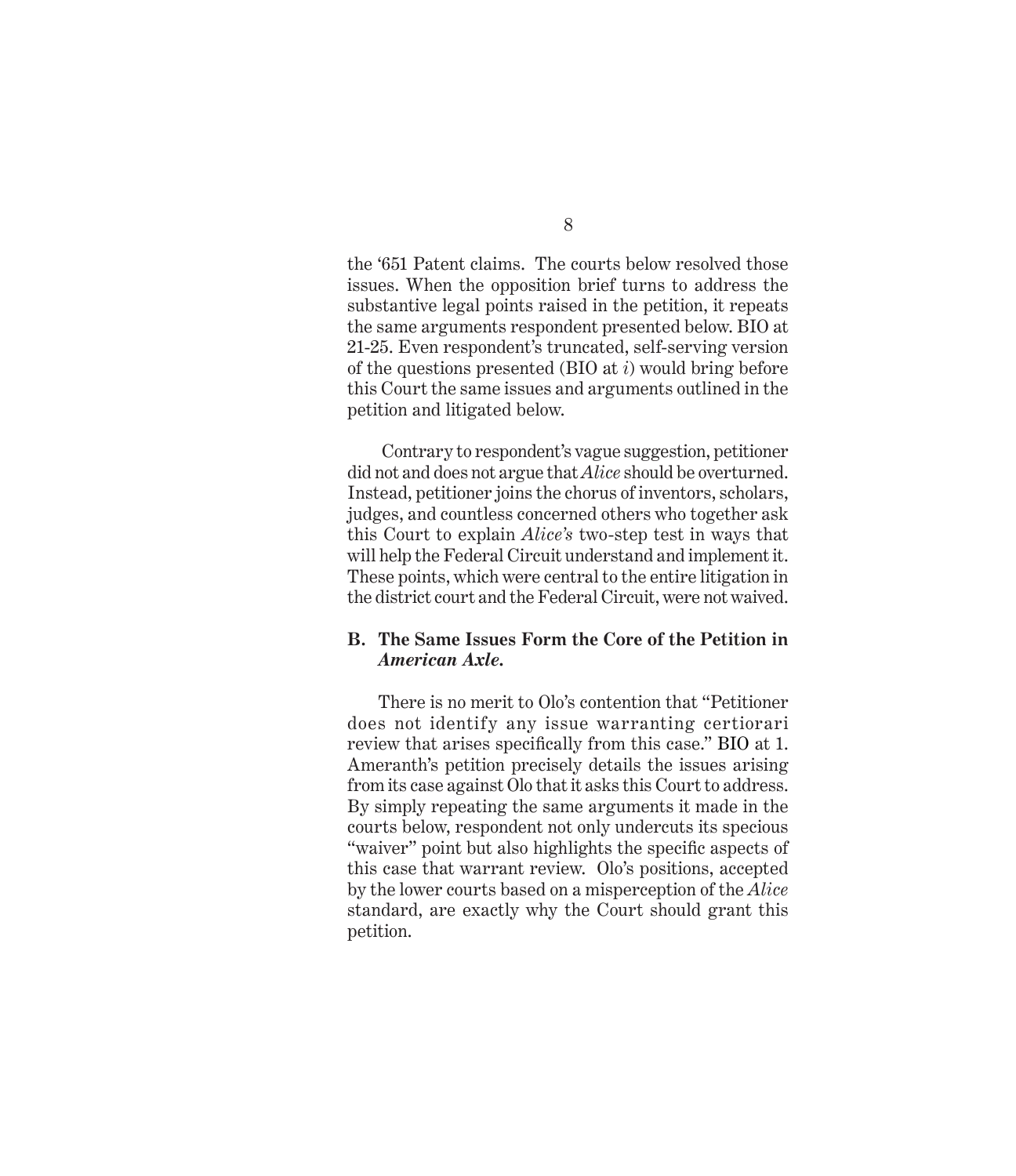As the petition explained, additional factors favor review. The same district court judge granted judgment against Ameranth and American Axle in their respective cases. In both cases, the district judge misunderstood the *Alice* standard of an "inventive concept" in the same way. Under *Alice,* a claim is eligible if it involves more than the performance of "well-understood, routine, [and] conventional activities previously known to the industry." *Alice Corp. Pty. v. CLS Bank Int'l*, 573 U.S. 208 (2014).

But the district court's analysis expanded the "directed to" inquiry far beyond *Alice* to find the patent claims at issue ineligible for failure to meet the "how-to" requirements of §112. *See Natera, Inc. v. ArcherDX, Inc.*, No. CV 20-125-LPS, 2020 WL 6043929 at \*7-10 (D. Del. Oct. 13, 2020), *aff'd sub nom. Ameranth, Inc. v. Olo Inc.*, No. 2021-1211, 2021 WL 4699180 (Fed. Cir. Oct. 8, 2021). Under this "standard"—now perpetuated by the evenly divided Federal Circuit en banc vote in *American Axle* patent claims themselves must teach how to make and use the claimed invention, *American Axle,* 939 F.3d 1355 (Fed. Cir. 2019), *reh'g granted, opinion withdrawn,* 966 F.3d 1294 (Fed. Cir. 2020), and *opinion modified and superseded on reh'g,* 967 F.3d 1285 (Fed. Cir. 2020). In both this case and *American Axle*, *the trial judge decided* that the patent claims did not satisfy these "how-to" requirements and arrived at the erroneous conclusion that the claims are "directed to" nothing more than a patent ineligible concept. This conflating of eligibility with enablement distorts *Alice* and *Mayo* in ways that must be addressed.

The similarities between *Ameranth* and *American Axle* do not end there. In both cases the same district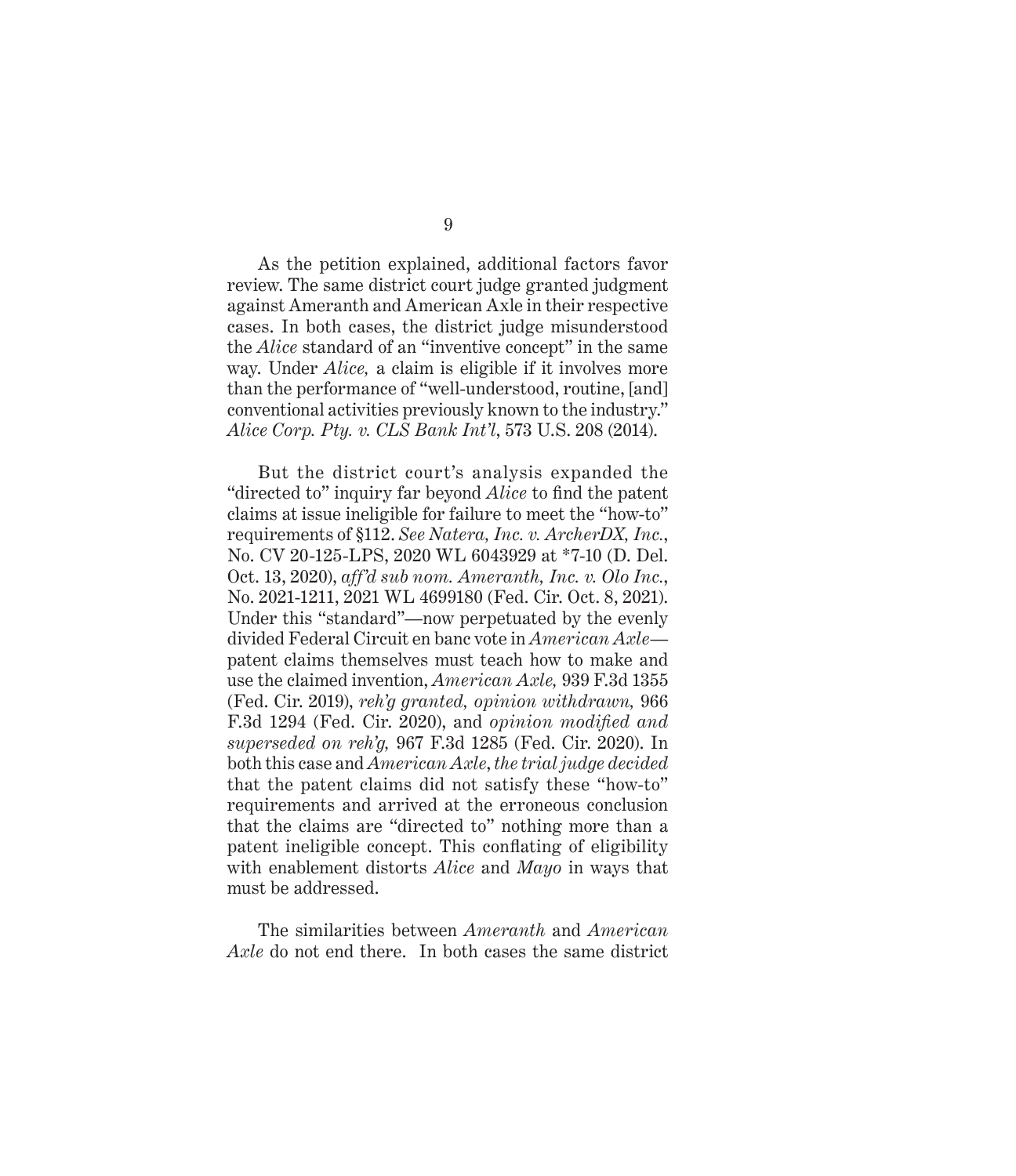court ignored factual assertions and issues in granting judgment as a matter of law, concluding that eligibility is a question of law based on the scope of the claims. And the district court rejected the principle that eligibility is a question of fact for the jury based on the then-existing state of the art as understood by one of ordinary skill. In so doing, the court also rejected the evidentiary and procedural safeguards inherent in dispositive motions and required by other patent law provisions — *e.g.,* §112. Yet nowhere in *Alice*, *Mayo* (or any other Supreme Court §101 precedent) are judges given the authority to summarily extinguish patent rights based on their individual layperson views or unskilled factual analysis. But that is what happened in both *Ameranth* and *American Axle.*

In *Ameranth*, the district court granted a Rule 12(b) (6) motion to dismiss—finding the claims ineligible—with prejudice and without an evidentiary hearing and refusing to consider a declaration submitted by one of ordinary skill in the art that addressed dispositive material facts. As fact-finder, the court summarily concluded that the claims of the '651 patent are "result focused and directed to an abstract idea and fail to provide an inventive concept" (Case 1:20-cv-00518-LPS, Doc. 29, p. 13), under both steps of *Alice/Mayo*. He simply found that (1) "in my view" the patent claims provide no inventive concept (Case 1:20-cv-00518-LPS, Doc. 29, p. 17), and (2) although allegations in the amended complaint […] could maybe support an inference that the technology was groundbreaking and innovative, […] if […] the abstract idea supplies the inventive concept, then the patent challenger has prevailed at step 2, no matter how groundbreaking the advance." *Id*. That approach incorrectly reads the skill-in-the-art standard out of the analysis, replaced by unassisted lay interpretations of claims and specifications.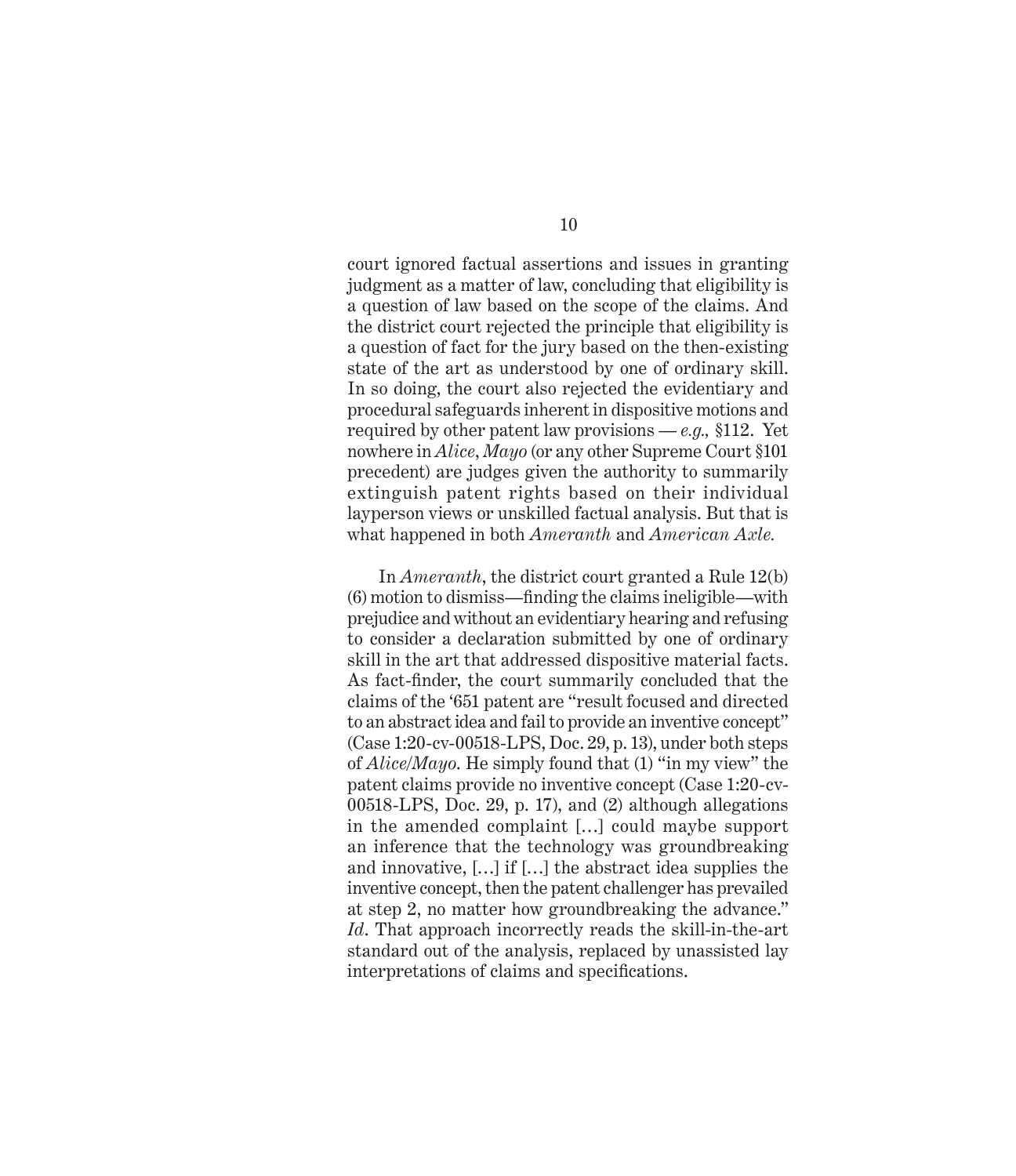Nor is there any validity to respondent's contention that *Iqbal* and *Twombly* justify the result in this case. BIO at 23. In Olo's formulation, the district court was free to summarily reject an expert affidavit at the pleading stage because it contradicted the judge's layperson understanding of the specification. That is wrong. Under *Iqbal* and *Twombly*, the correct test is whether the record satisfies the requirements for the pleaded cause of action. In this patent case, the standard is whether the expert's interpretation was plausible *to one skilled in the art*. Where the expert explained that one with ordinary skill in the art would understand how the specification met the standards for patent eligibility, the court cannot dismiss simply because its layperson interpretation differs.

#### **C. Respondents' Counting of Votes by Individual Judges in Other Cases Has No Bearing on this Case**

 Lacking any supportable basis for opposing review, respondent seeks to justify the decision below by referring to the panel members' votes on the deadlocked en banc petition in *American Axle* (and cases involving other Ameranth patents)*.* BIO at 3-4. Respondents' "headcount analysis" is misguided. No rule of law or principle of sound judicial administration would accept respondents' anarchic premise that Federal Circuit judges are applying the disparate individual §101 standards they expressed in the multiple conflicting *American Axle* opinions. The 6-6 en banc vote did not grant every judge the latitude to employ whatever individual standard they might prefer. It left in place as binding precedent the amended *American Axle*  majority opinion. All Federal Circuit judges must apply it, whether they agree with it or even understand it. That is the actual state of the law in the Federal Circuit. That is why this Court should step in.